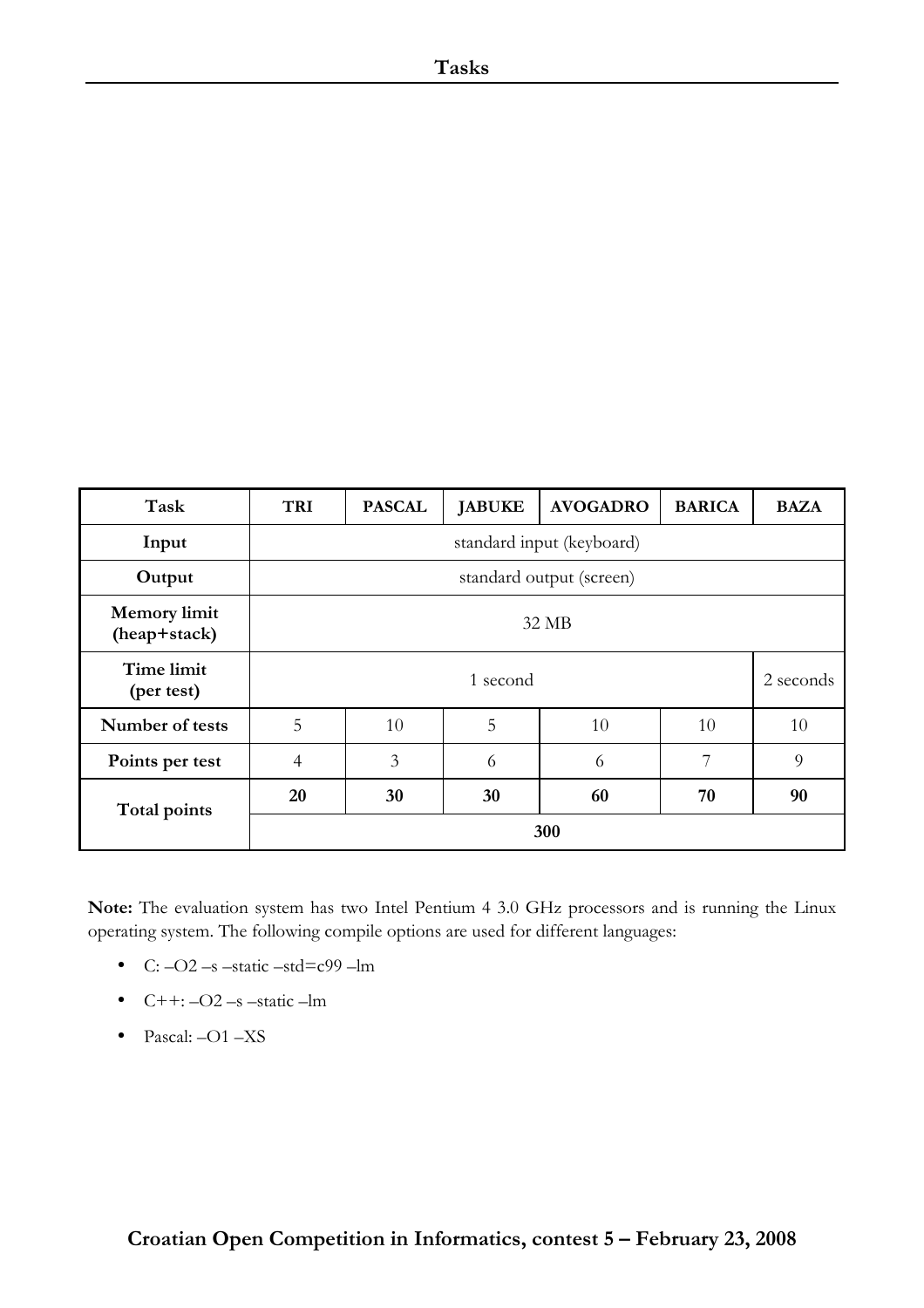#### 1. TRI

Little Mirko wrote into his math notebook an equation containing three positive integers, the equals sign and one of the four basic arithmetic operations (addition, subtraction, multiplication and division).

During another class, his friend Slavko erased the equals sign and the operations from Mirko's notebook.

Help Mirko by reconstructing the equation from the three integers.

## Input

The first line of input contains three integers less than 100, separated by spaces.

Note: The input data will guarantee that a solution, although not necessarily unique, will always exist.

# **Output**

On a single line, output a valid equation containing the three integers (in the same order), an equals sign and one of the four operations. If there are multiple solutions, output any of them.

| input       | input      |
|-------------|------------|
| 5 3 8       | 5 15 3     |
| output      | output     |
| $5 + 3 = 8$ | $5 = 15/3$ |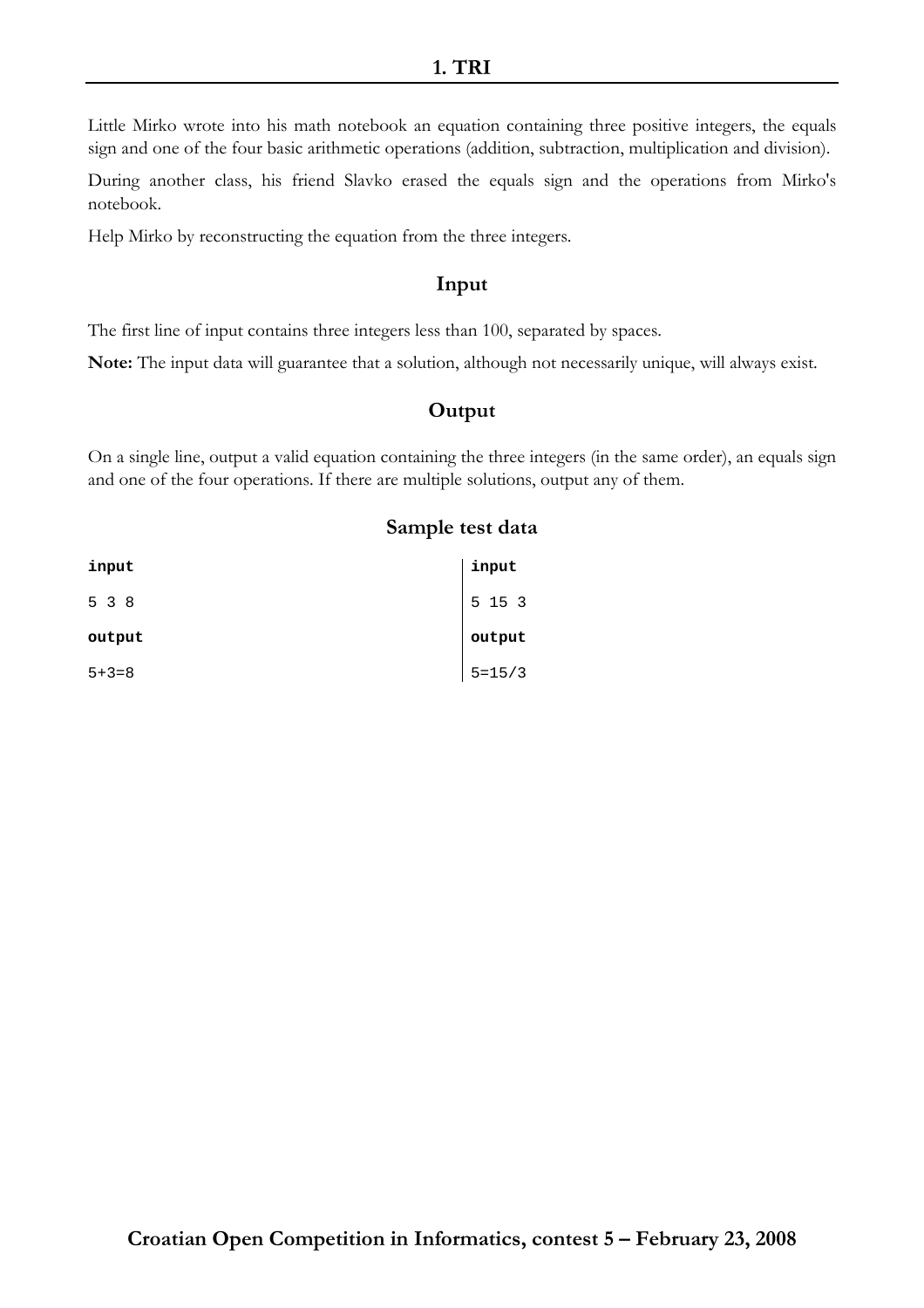Little Frane is already in tenth grade, but is still struggling with Pascal in computer class. For homework, his teacher wrote the following program into his notebook, and he needs to determine the output, given the integer N.

```
readln(N); 
counter := 0;for i := N-1 downto 1 do begin
     counter := counter +1;
     if N mod i = 0 then break;
end; 
writeln(counter);
```
Write a program which solves Frane's problem.

## Input

The first line of input contains the integer N ( $1 \le N \le 10^9$ ).

## **Output**

Output the result on a single line.

| input       | input  | input  |
|-------------|--------|--------|
| 1           | 10     | 27     |
| output      | output | output |
| $\mathbf 0$ | 5      | 18     |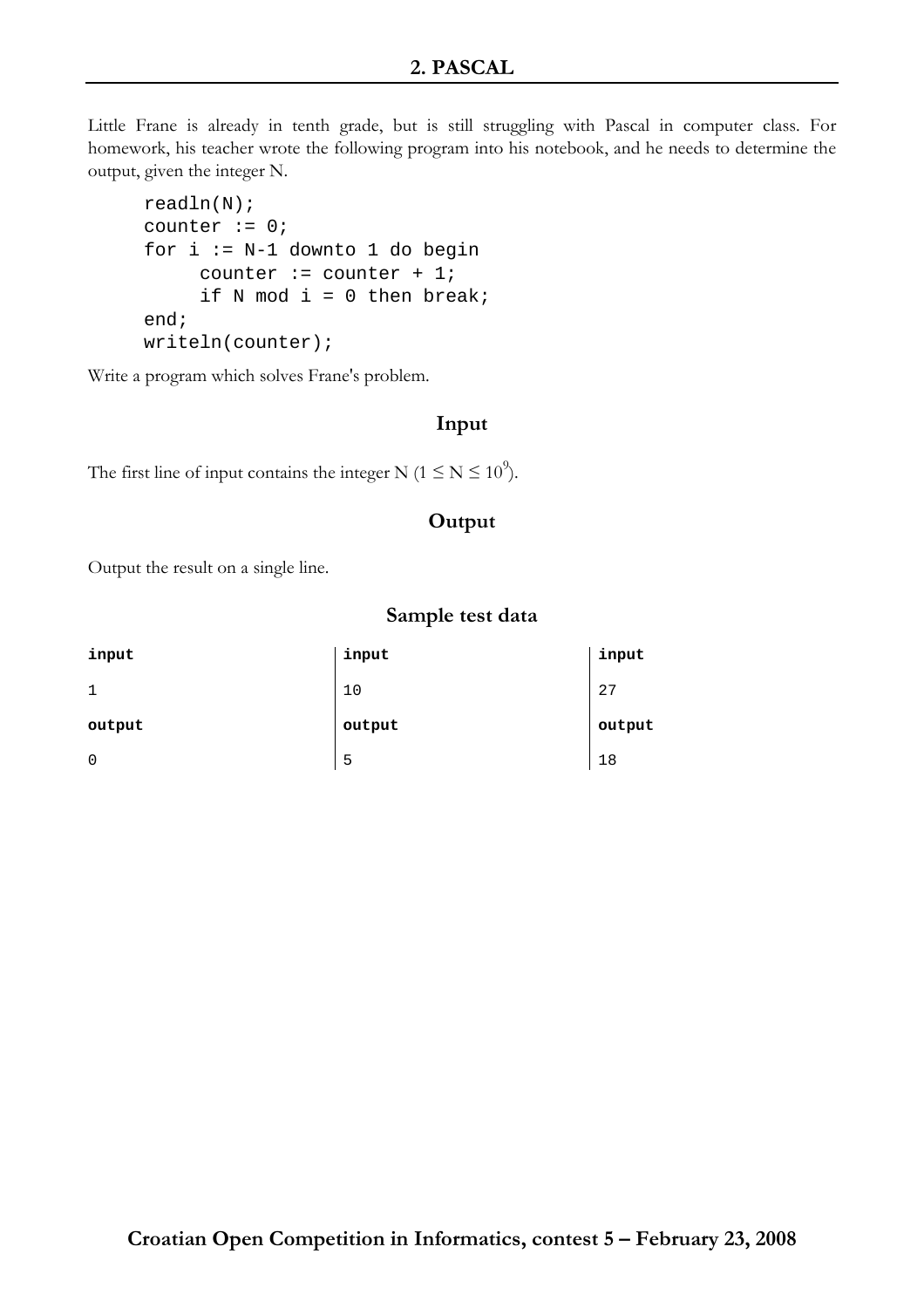Ante bought a piece of land. The land contains N apple trees, but his piece is triangular and it is not easy for him to determine which apple trees belong to him.

Your program will be given the coordinates of the vertices of the triangle forming Ante's piece, and the coordinates of all apple trees. Determine the area of land belonging to Ante, and the number of trees belonging to him. We consider apple trees on the very border of his piece to belong to him.

The area of a triangle with vertices  $(x_A, y_A)$ ,  $(x_B, y_B)$  and  $(x_C, y_C)$  is given by the following formula:

$$
\frac{\left|x_{A}(y_{B} - y_{C}) + x_{B}(y_{C} - y_{A}) + x_{C}(y_{A} - y_{B})\right|}{2}
$$

#### Input

The first three lines contain the coordinates of the vertices of the triangle.

The following line contains the integer N ( $1 \le N \le 100$ ), the number of apple trees.

Each of the following N lines contains the coordinates of one apple tree.

All coordinates are pairs of positive integers less than 1000, separated by a space.

# **Output**

Output the area of land belonging to Ante on the first line, with one digit after the decimal point. Output the number of tree belonging to Ante on the second line.

| input                        | input               | input                  |
|------------------------------|---------------------|------------------------|
| $\mathbf{1}$<br>$\mathbf{1}$ | 3<br>$\overline{2}$ | $\overline{2}$<br>6    |
| 5<br>$\mathbf{1}$            | 5<br>4              | 5<br>$\mathbf 1$       |
| 3<br>3                       | 1<br>6              | 8<br>7                 |
| $\overline{4}$               | 3                   | 5                      |
| $\mathsf{3}$<br>$\mathbf{1}$ | $\overline{2}$<br>4 | $\mathbf{1}$<br>4      |
| 3<br>2                       | 3<br>5              | 3<br>5                 |
| 3<br>3                       | $\overline{4}$<br>3 | 6<br>4                 |
| 3<br>4                       |                     | 6<br>5                 |
|                              | output              | 7<br>4                 |
| output                       |                     |                        |
|                              | 6.0                 | output                 |
| 4.0                          | 3                   |                        |
| 3                            |                     | 15.5<br>$\overline{2}$ |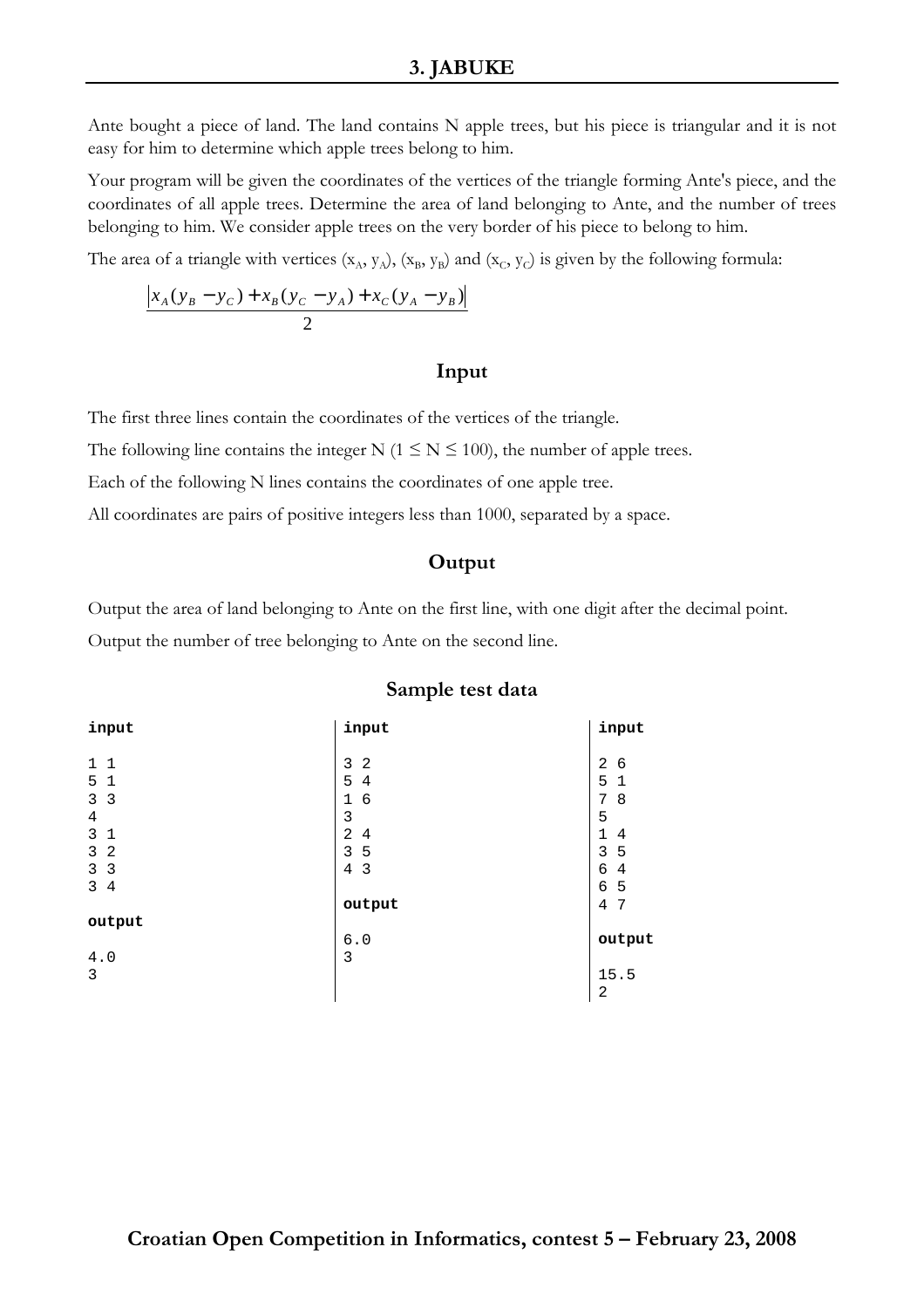Luka is slacking again during chemistry class, while the teacher is explaining Avogadro's law.

Luka first drew a table consisting of 3 rows and N columns. Then he wrote the numbers 1 to N into the first row in arbitrary order, each number appearing exactly once. In the other two rows he also wrote integers between 1 and N, but didn't care how many times a number appeared.

Luka can now delete any set of columns from the table. After doing so, he sorts the numbers in each row in ascending order.

He wants to obtain a table in which all three rows are identical after sorting. Write a program that determines the smallest number of columns he must delete.

#### Input

The first line of input contains the integer N ( $1 \le N \le 100000$ ), the number of columns in the table.

The following three lines contain N integers each, separated by single spaces. The numbers will be between 1 and N, and there will be no duplicates in the first row.

## **Output**

Output the smallest number of columns Luka must delete.

## Scoring

In test cases worth 40% of points, N will be less than 100.

In test cases worth 70% of points, N will be less than 10000.

#### Sample test data

| input                                           | input                                                                                                                                  |
|-------------------------------------------------|----------------------------------------------------------------------------------------------------------------------------------------|
| 5 4 3 2 1 6 7<br>5 5 1 1 3 4 7<br>3 7 1 4 5 6 2 | 9<br>$\begin{array}{cccccccc} 1 & 3 & 5 & 9 & 8 & 6 & 2 & 4 & 7 \\ 2 & 1 & 5 & 6 & 4 & 9 & 3 & 4 & 7 \end{array}$<br>3 5 1 9 8 6 2 8 7 |
| output                                          | output                                                                                                                                 |
|                                                 | $\overline{2}$                                                                                                                         |

In the first example, Luka needs to delete the second, fourth, sixth and seventh columns. After deleting the columns and sorting each row, all three rows contain the numbers 1, 3 and 5.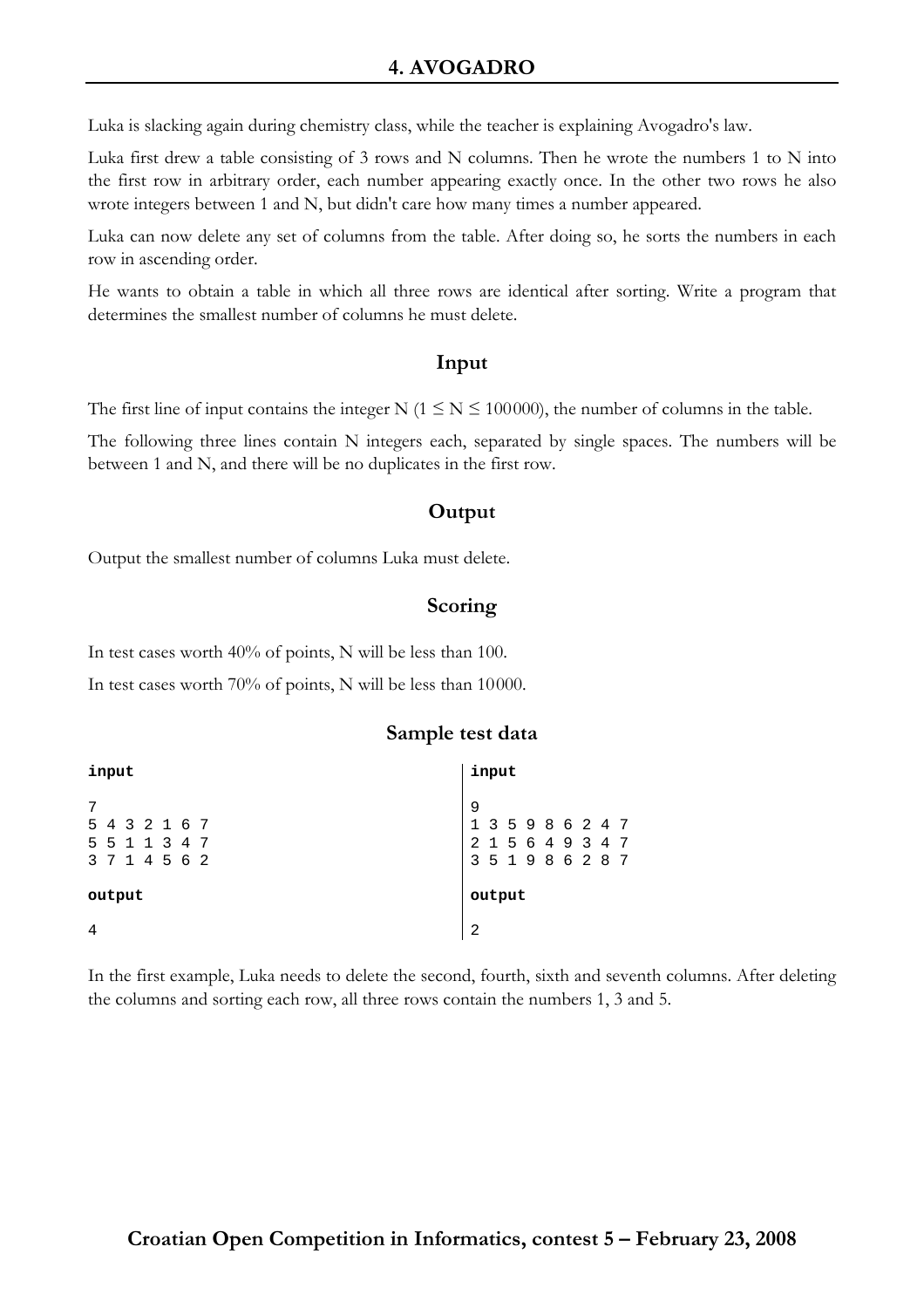# 5. BARICA

Barica is an unusual frog. She lives in a pond where N plants float on the surface of the water. The plants are numbered 1 through N. When viewing from above, the location of each plant is given by a pair of coordinates. What makes Barica unusual is her fear of jumping diagonally and in the negative direction. More precisely, she can jump from a plant at coordinates  $(x_1, y_1)$  to another at coordinates  $(x_2,$  $\mathbf{y}_2$ ) only if:

- $x_2 > x_1$  and  $y_2 = y_1$ , or
- $y_2 > y_1$  and  $x_2 = x_1$

For each plant, we know the number of flies in its immediate vicinity. Barica can use her swift tongue to eat all flies near the plant she is at.

Barica absorbs one energy unit for each fly she eats, and uses K energy units for each jump she makes. Barica can not make a jump if she doesn't have enough energy units beforehand.

Barica wants to go from plant 1 to plant N and have the largest amount of energy possible after arriving. Barica initially has no energy and must gather energy for her first jump from the flies around plant 1.

Find the sequence of plants Barica should travel to achieve her goal.

#### Input

The first line of input contains two integers N and K ( $2 \le N \le 300000$ ,  $1 \le K \le 1000$ ) separated by a space.

Each of the following N lines contains three integers X, Y and F ( $0 \le X$ , Y  $\le 100000$ ,  $0 \le F \le 1000$ ) separated by spaces, meaning that there is a plant at coordinates (X, Y) with F flies around it.

The first plant in the input is plant 1, the second is plant 2 etc.

No two plants will share the same pair of coordinates.

Note: The input data will guarantee that a sequence of jumps, although not necessarily unique, will always exist.

## **Output**

Output the final energy level on the first line.

Output an integer L, the number of plants Barica should travel, including plants 1 and N.

On the following L lines, output the sequence of plants Barica should travel.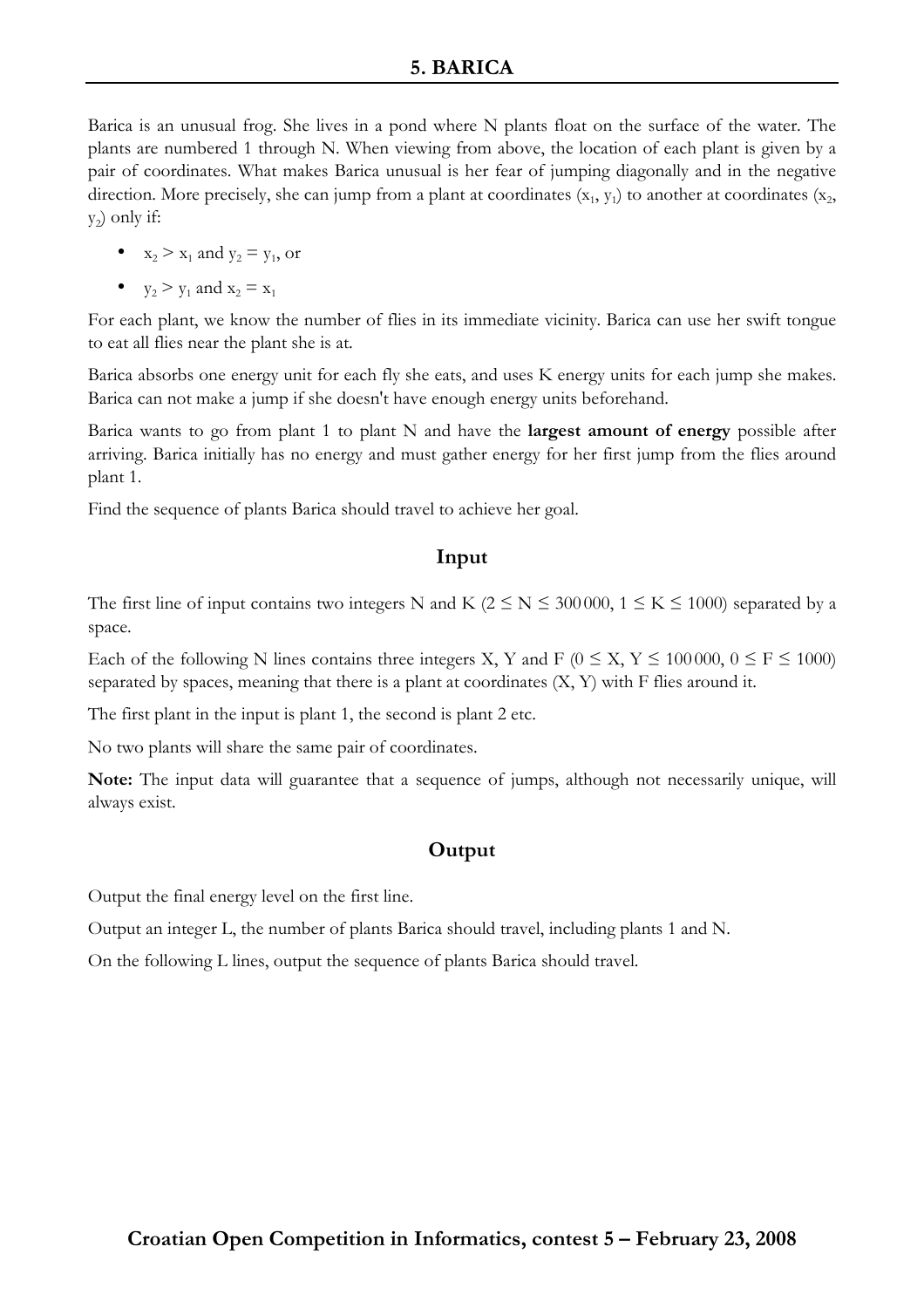| input                               | input                            | input                  |
|-------------------------------------|----------------------------------|------------------------|
|                                     |                                  |                        |
| 6<br>5                              | 8<br>10                          | 9<br>5                 |
| $\mathbf{1}$<br>5<br>1              | 1 15<br>1                        | 5<br>5<br>10           |
| $\mathbf{1}$<br>5<br>$\mathfrak{D}$ | 2<br>2<br>30                     | 5<br>6<br>2            |
| 2<br>4<br>$\mathbf{1}$              | $\mathbf{1}$<br>2<br>8           | 5<br>7<br>1            |
| 3<br>5<br>2                         | $\overline{2}$<br>7<br>1         | 6<br>5<br>2            |
| 3<br>2<br>30                        | 3<br>2<br>8                      | 6<br>6<br>6            |
| 5<br>3<br>3                         | $\overline{a}$<br>3<br>7         | 7<br>2<br>6            |
|                                     | 100<br>4<br>$\overline{a}$       | 7<br>5<br>1            |
| output                              | 3<br>3 15                        | 7<br>- 2<br>6          |
|                                     |                                  | 7<br>7<br>$\mathbf{1}$ |
| 5                                   | output                           |                        |
| 4                                   |                                  | output                 |
| $\mathbf{1}$<br>$\mathbf{1}$        | 36                               |                        |
| 2<br>$\mathbf{1}$                   | 5                                | 2                      |
| 2<br>3                              | $\mathbf 1$<br>$\mathbf{1}$      | 3                      |
| $\mathsf{3}$<br>3                   | $\mathbf{1}$<br>2                | 5<br>5                 |
|                                     | $\overline{a}$<br>$\overline{2}$ | 5<br>7                 |
|                                     | 3<br>$\overline{2}$              | 7<br>7                 |
|                                     | 3<br>3                           |                        |
|                                     |                                  |                        |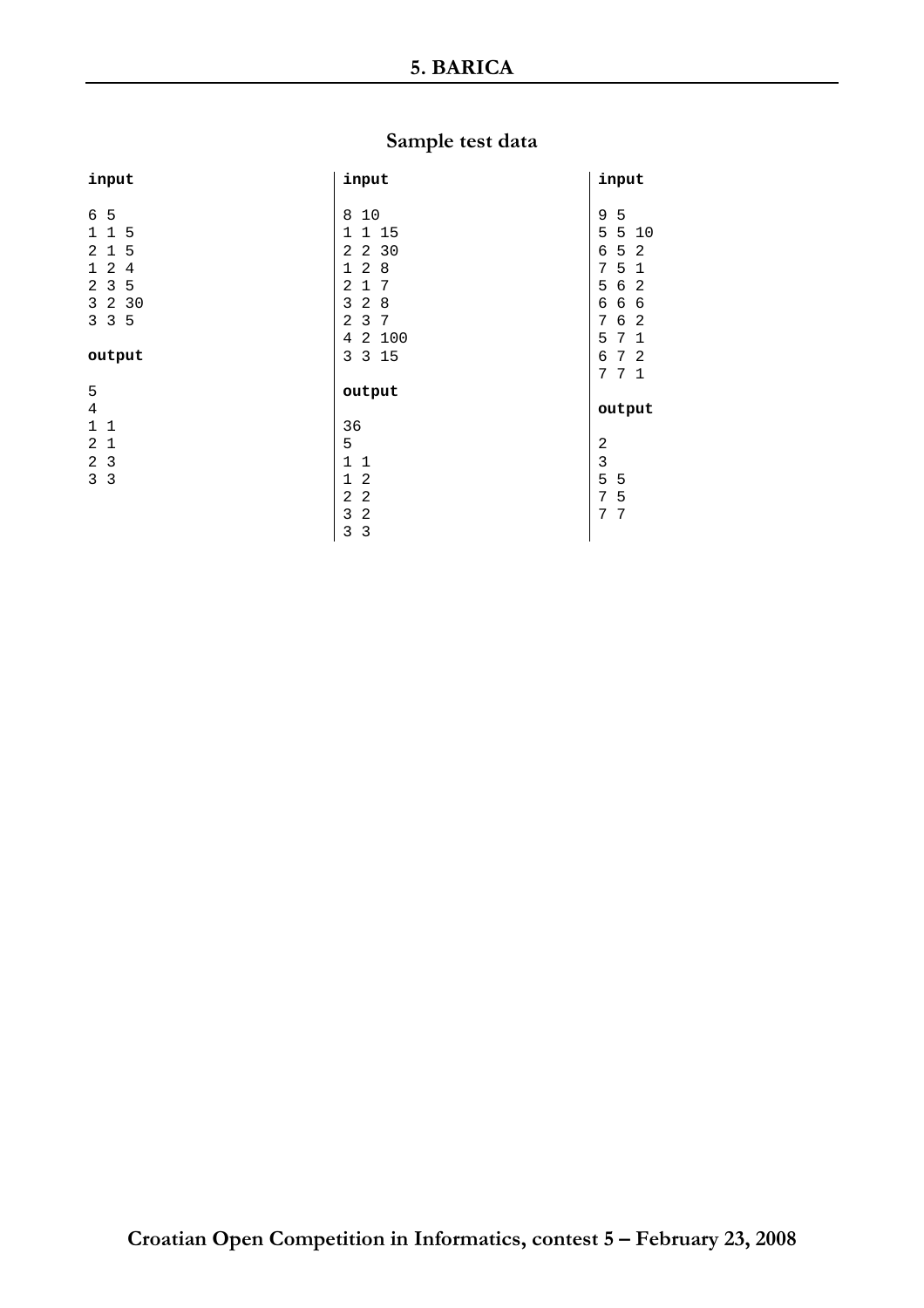The longest common prefix of two words is the longest word that both words start with. For example, the longest common prefix of the words "identity" and "idealistic" is the word "ide".

A database contains N words.

The algorithm to search for a query word W in the database is primitive. It compares the word W one by one with each word in the database. Two words are compared letter by letter until a letter in which they differ is found or until the end of one of the words is reached (it is then established either that the words are equal or that one is longer than the other). When the algorithm finds the word W in the database, it terminates.

Analysing the algorithm shows that the number of steps needed to find a word W is equal to the number of words W is compared to, plus the sum of the lengths of the longest common prefixes of W and each of the words it was compared to.

Write a program that calculates the number of steps the algorithm uses to find each of the Q query words.

## Input

The first line contains an integer N ( $1 \le N \le 30000$ ), the number of words in the database.

Each of the following N lines contains a single word from the database. The words are given in the order the algorithm compares them to a query word. All words in the database will be distinct.

The following line contains an integer Q ( $1 \le Q \le 30000$ ), the number of words searched for.

Each of the following Q lines contains a single query word.

All words in the input will be strings of less than 30 lowercase letters of the English alphabet.

# **Output**

Output one integer per line for each query word, the number of steps the algorithm uses when searching for the word.